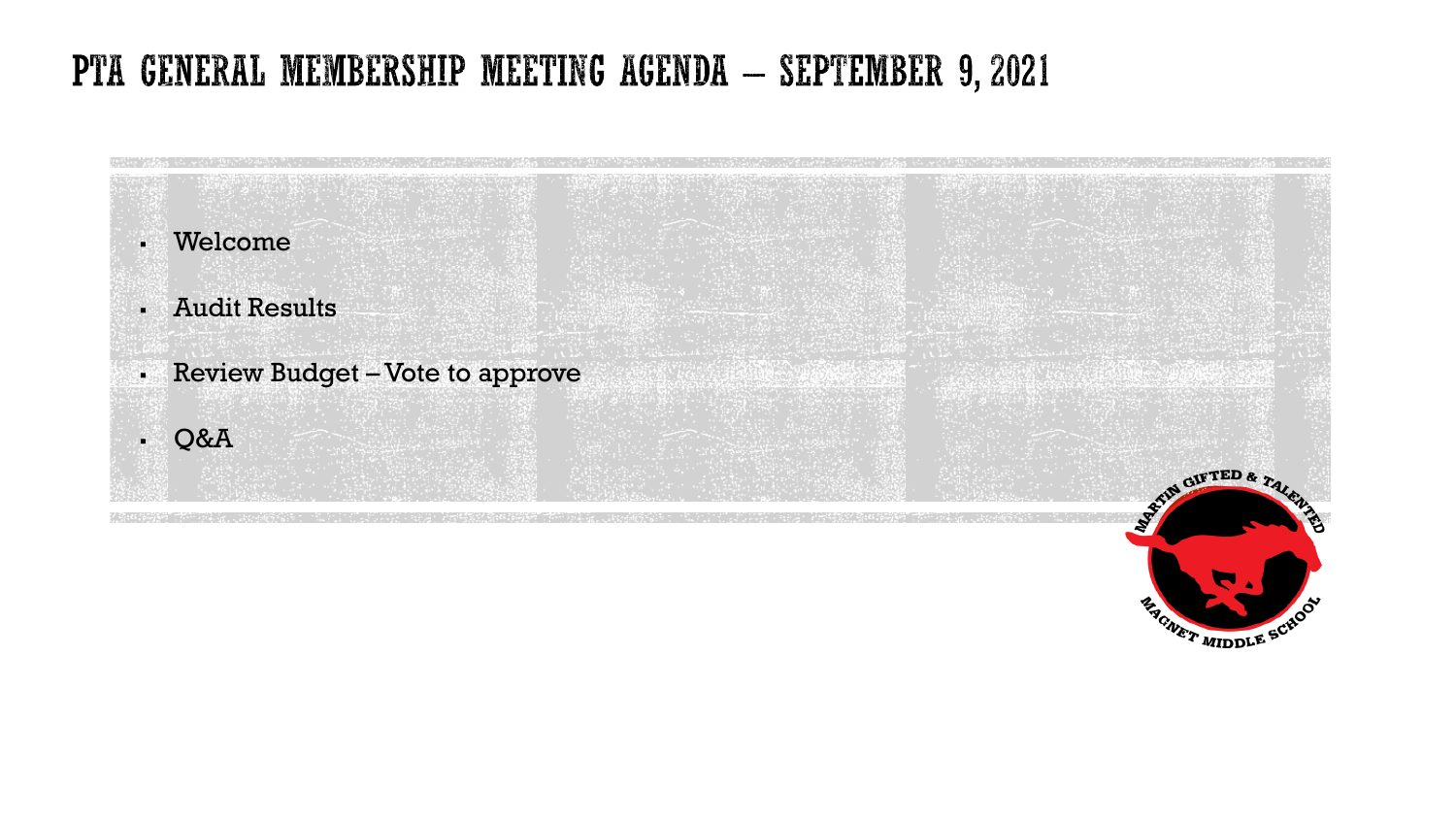# **MARTIN PTA 2021-2022 GOAL:**

TO CONNECT, UNITE, AND AMPLIFY THE GIFTS AND TALENTS OF **OUR MARTIN COMMUNITY** TO BENEFIT

## **EVERY MARTIN STUDENT.**

## 2021-2022 PRIORITIES:

- **SAFETY**
- **E ACADEMICS AND ELECTIVES**
- TEACHER & STAFF APPRECIATION/SUPPORT
- **E** ARTS AND ATHLETICS

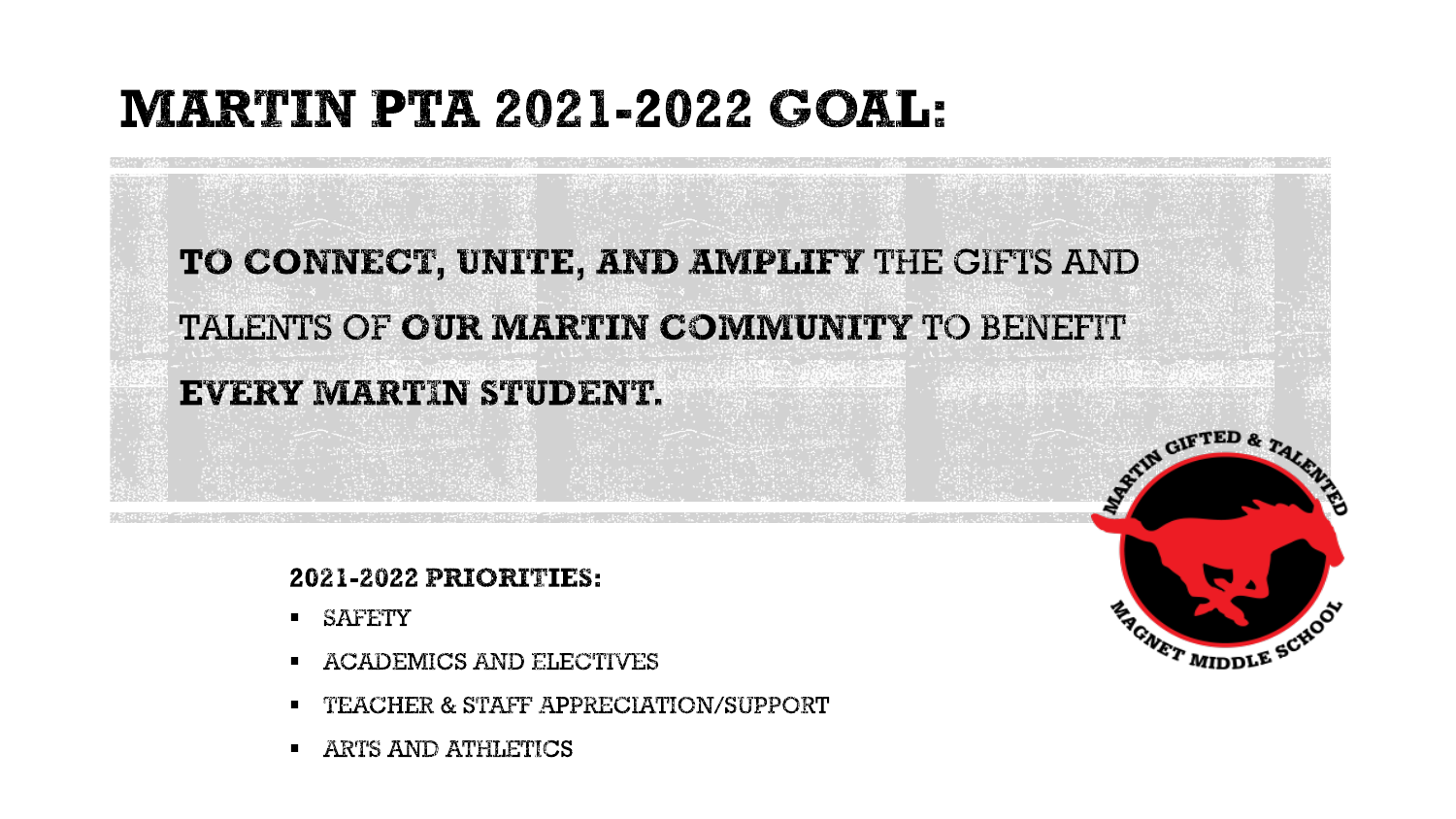# **AUDIT RESULTS**

#### Martin Middle School Year End Audit Report - FY 2020-2021

#### Prepared August 19, 2021

Audit Committee: Kim Walk, Jennifer Maness

#### Per Uniform Bylaws:

Section 11.3 Annual financial review. By August 31 each year, the audit committee, or a certified public accountant appointed by the board shall:

- a. Examine the treasurer's year-end financial report and this local PTA's financial records (including but not limited to all depository accounts, the general ledger of receipts and expenditures, supporting documentation and checks, and records of membership dues paid); and
- b. State in writing whether or not the treasurer's year-end report is correct and shall submit that statement. with a copy of the report, to the board of directors.

The board shall review and approve the report of the audit committee or certified public accountant, and thereafter the audit committee shall use the data in the report to prepare and file the required Local PTA Year-End Report online in the NCPTA database no later than August 31. The audit committee will summarize its report to the general membership at its next meeting. The audit committee, at any time, may recommend to the board that an independent review of the financial records by a certified public accountant should be conducted.

The Audit Committee performed a thorough review of the financial records for Martin Middle School PTA for the period of July 1, 2020 - June 30, 2021 and found them to be in order and correct. The committee used a sample audit checklist provided by the NCPTA as a guide for conducting this review. A financial review confirmation was submitted through the Compliance tab on MemberHub as required by NCPTA. The checking account balance on hand as of June 30, 2021 was \$32,775.09 and the money market balance on hand as of June 30, 2021 was \$16,199.63. The audit committee shared the following recommendations:

- 1. Post Martin Middle School's return check policy on PTA website
- 2. Make General Meeting Minutes accessible to members via website
- 3. Maintain a copy of this report with the Treasurer notes for the next audit committee

This report shall be presented at the earliest general membership meeting of the school year.

Please reach out to us if you have any further questions.

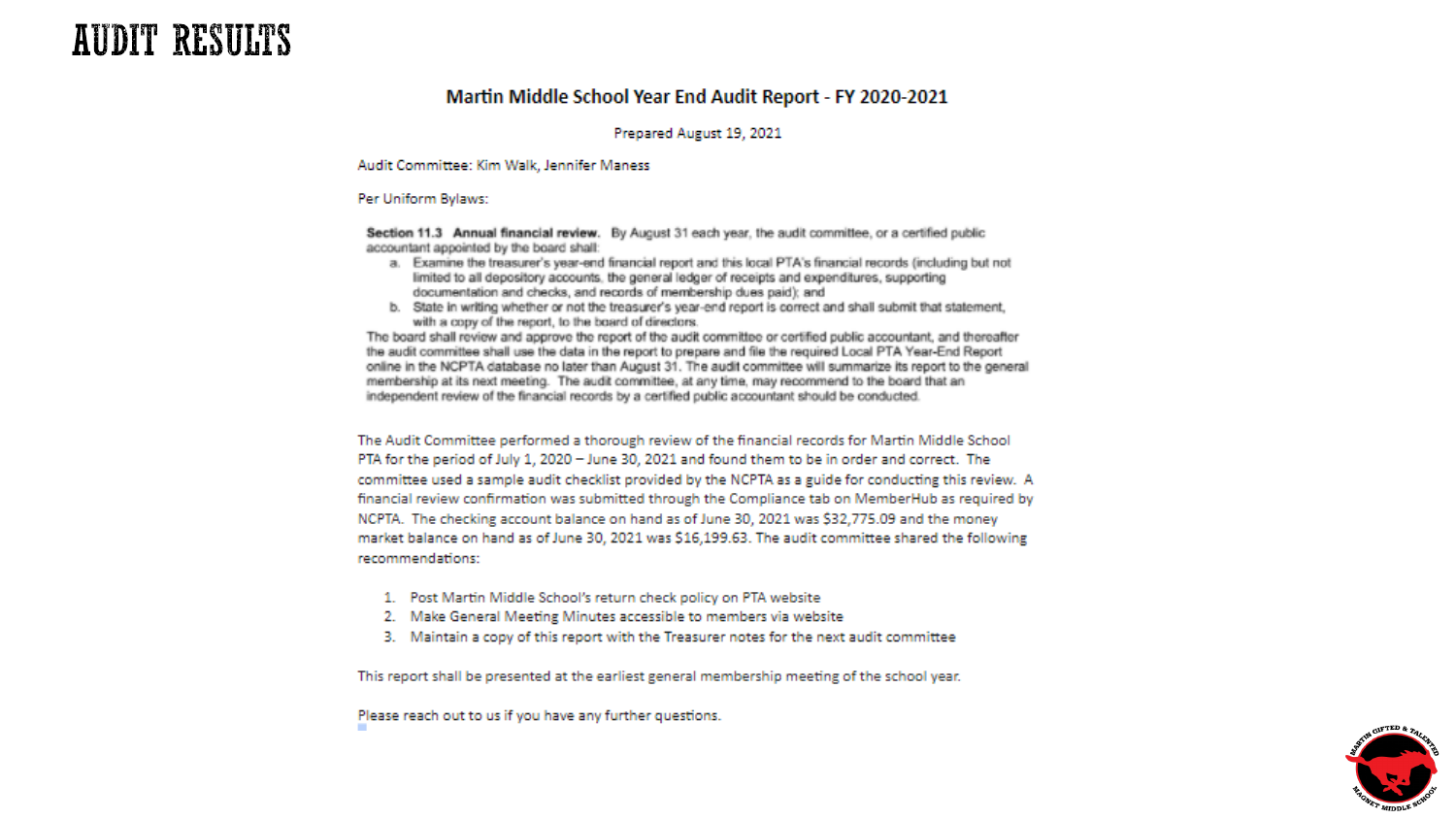# 2021-2022 MARTIN PTA BUDGET

## **Income:**

- **Prior Year Income & Expense: 30K lower**  pandemic effect
	- ➢ No Mustang Madness, athletics, or concessions
	- $\triangleright$  Big Red & Fall fundraiser down 10K YTY
	- $\triangleright$  Mid year 20-21 PTA amended budget ended fiscal year in a healthy position, on par with prior years
- **21-22 Income plan on par with 19-20 year**
	- $\geq 20\%$  reduction from 2018
	- $\triangleright$  based on BAU sports, concessions, and mustang madness

### **Expense:**

- Expense areas based on analysis of historical actuals
- Includes line/category clean-up for simplicity
- **4 Core focus areas:**
	- ➢ Safety
	- ➢ Academics and Electives
	- ➢ Teacher & Staff Appreciation/Support
	- ➢ Arts and Athletics
- **NEW** Fall Fundraiser Focus Item, working to prioritize needs:
	- ➢ Teachers need monitors in rooms \$1500 per
	- $\triangleright$  Water bottle filler stations \$1200 per
	- ➢ Other Pandemic safety associated needs TBD

|                                          | General Fund        | \$28,974.72 |
|------------------------------------------|---------------------|-------------|
|                                          |                     |             |
| <b>INCOME</b>                            |                     |             |
| <b>Fundraisers</b>                       |                     |             |
| Fall Fundraiser                          |                     | 32000       |
| Big Red Club Membership                  |                     | 10000       |
| <b>Events/Sales</b>                      |                     |             |
| <b>Mustang Madness</b>                   |                     | 12000       |
| Spirit Wear                              |                     | 10000       |
| Concessions                              |                     | 4500        |
| 8th Grade Celebrations                   |                     | 2500        |
| Other Income                             |                     |             |
| PTA Membership Dues                      |                     | 4000        |
| <b>Corporate Contributions</b>           |                     | 1500        |
| <b>General Fund Donation</b>             |                     | 101         |
| Interest Income                          |                     | 25          |
| <b>NC Sales Tax Refund</b>               |                     | 3000        |
| Unapplied Cash Payment (from prior year) |                     | 3161        |
|                                          | <b>TOTAL INCOME</b> | \$82,787    |

**Prior Year Balance** *(as of July 1, 2021)* **\$48,974.72**

**Operating Reserve** \$20,000.00

| <b>EXPENSE</b>                               |          |
|----------------------------------------------|----------|
| <b>Operations and Fundraising</b>            | \$22,420 |
| <b>Fundraisers</b>                           |          |
| Fall Fundraiser                              | 400      |
| Big Red Club Membership                      | 150      |
| <b>Events/Sales</b>                          |          |
| <b>Mustang Madness</b>                       | 3500     |
| Spirit Wear                                  | 9000     |
| Concessions                                  | 2500     |
| 8th Grade Celebrations                       | 2500     |
| Other Income - Expenses                      |          |
| <b>NC PTA Dues</b>                           | 1100     |
| Wake County PTA Membership                   | 50       |
| <b>Summer Mailing</b>                        | 2070     |
| <b>PTA Operations</b>                        | 1100     |
| <b>Bank Fees</b>                             | 50       |
| <b>Academics and Electives</b>               | \$29,500 |
| Classroom Stipend                            | 10000    |
| <b>Student Agendas</b>                       | 3200     |
| School Improvement & Cultural Arts           | 5500     |
| <b>Author Events</b>                         | 2000     |
| Academic Elective Funding & Magnet           | 2000     |
| <b>Student Academic Activites</b>            | 1650     |
| <b>Student Academic Recognition</b>          | 1500     |
| Media Center Grant                           | 1500     |
| PE Department Grant                          | 500      |
| <b>Character Education</b>                   | 500      |
| Facilities/ Building & grounds               | 250      |
| Counseling and Student Services              | 250      |
| World Languages Night                        | 250      |
| National PTA Reflections Contest             | 200      |
| Illusions - ELA                              | 200      |
| Athletics & Arts Program                     | \$9,000  |
| Athletics Program Funding                    | 5000     |
| Arts Program Funding                         | 4000     |
| <b>Staff Support &amp; Appreciation</b>      | \$9,525  |
| Hospitality                                  | 4500     |
| <b>Teacher-Staff Appreciation</b>            | 2500     |
| <b>Back to School</b>                        | 1000     |
| <b>Staff Development</b>                     | 1000     |
| Teacher of the Year Award                    | 400      |
| <b>Bus Driver Appreciation</b>               | 125      |
| <b>Special Focus Needs &amp; Contingency</b> | \$12,342 |
| Fall Fundraiser Focus: Pandemic Safety       |          |
| and/or Technology                            | 10000    |
|                                              |          |
| <b>Contingency Spending</b>                  | 1592     |
| Principal Discretionary Fund                 | 750      |
| <b>TOTAL EXPENSE</b>                         | \$82,787 |
| <b>NET OPERATING INCOME</b>                  | 0        |
|                                              |          |

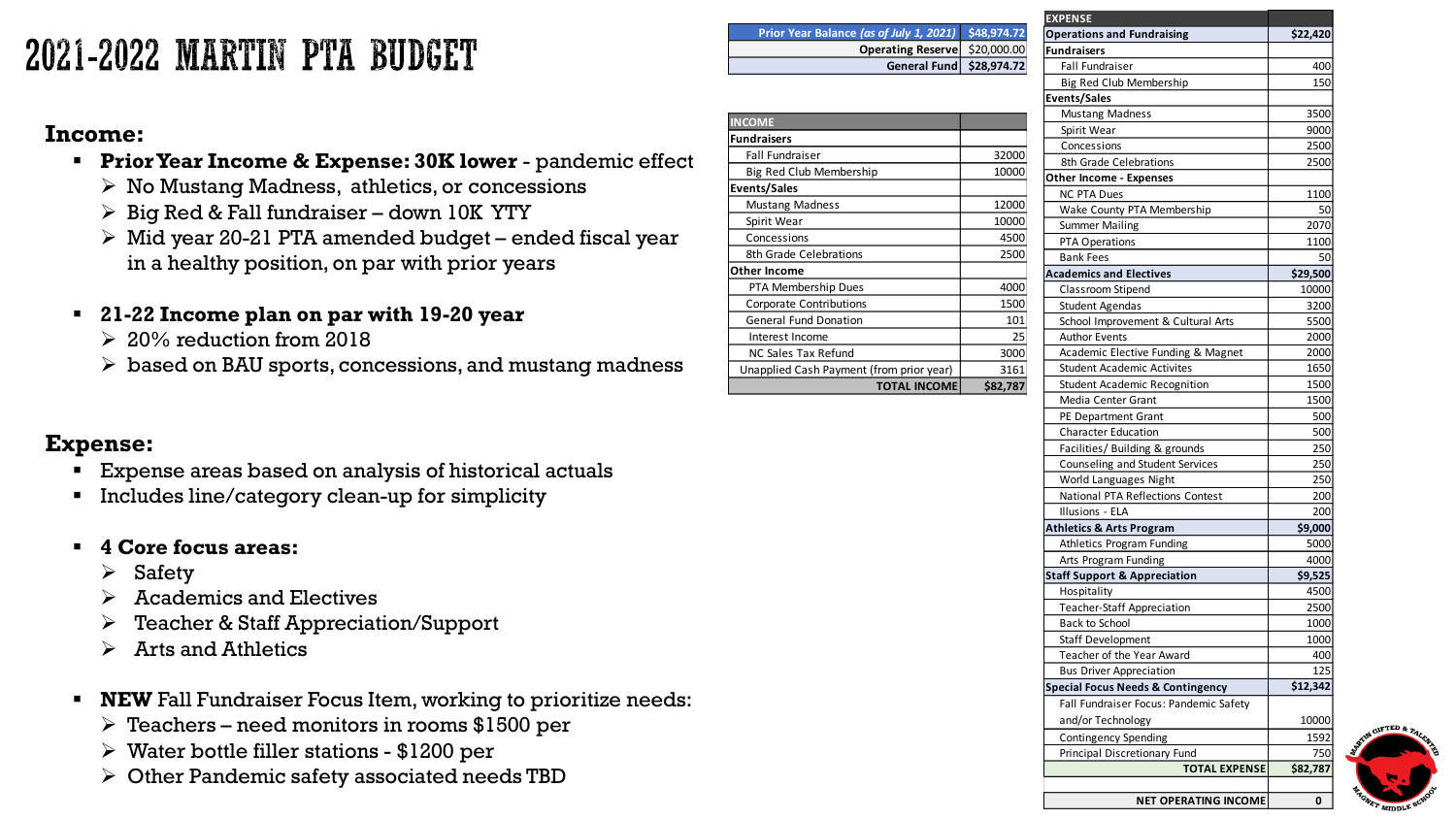# **THANK YOU!**

- Our first expanded dining area is almost complete!
- All tables requested have been pledged/ ordered!
- Only 17 chairs to go!